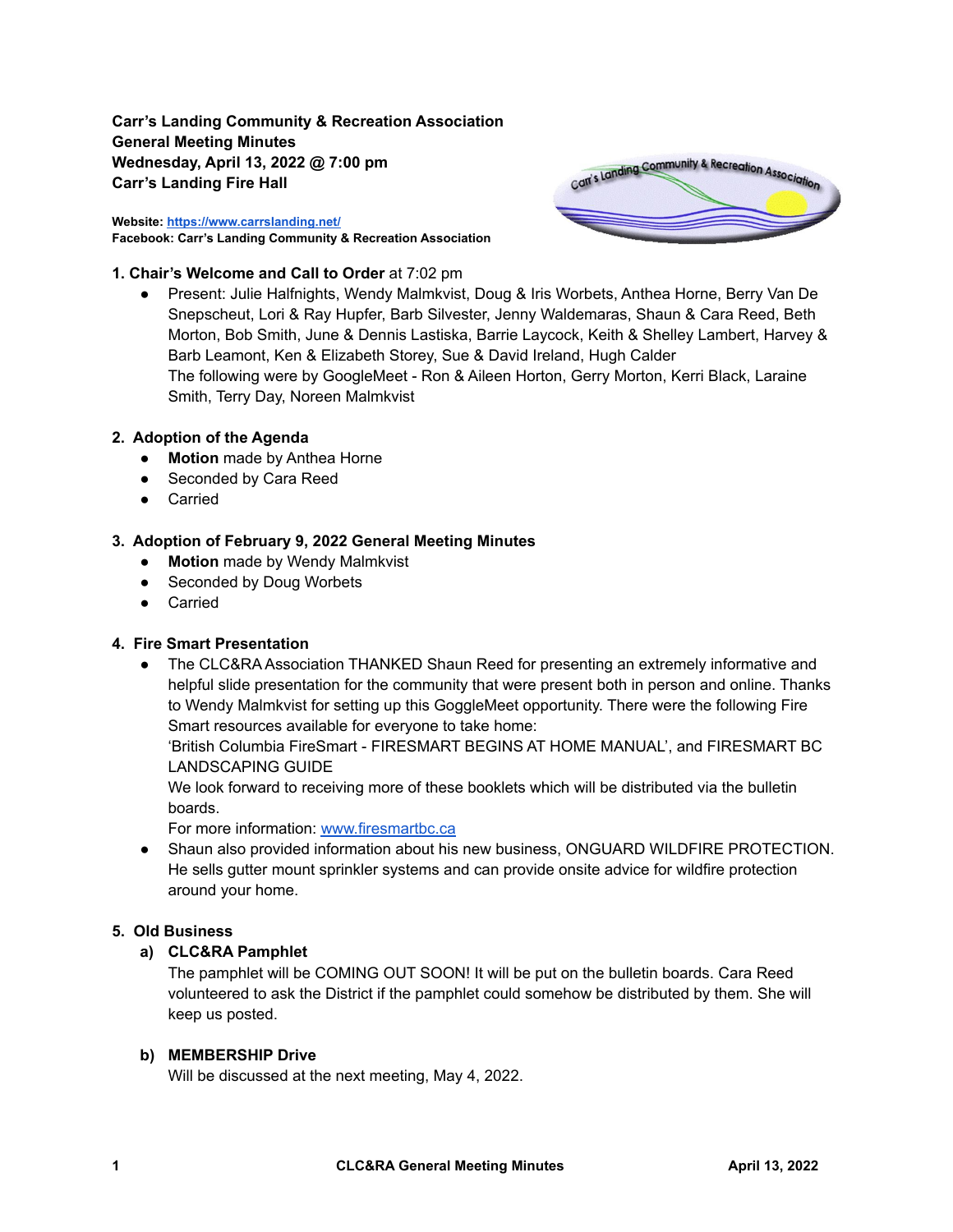# **c) FireSmart Update / Social Media**

Wendy Malmkvist will put FireSmart information on the bulletin boards and on social media.

### **d) Traffic Studies**

There is detailed information on Traffic Studies provided by Cara Reed in the February 9, 2022 General Meeting Minutes - page 5.

We are to phone the RCMP if we see a problem.

It was mentioned that on the May long weekend a speed sign will be placed on Carr's Landing Road.

### **e) Water Supply**

Reported by Berry Van De Snepscheut and Cara Reed that the District is waiting for more involvement from the province. There are still many questions that need to be answered. The Water Master Plan information provided by Cara Reed is on page 4 in the February 9, 2022 General Meeting Minutes.

The District is considering doing a presentation for Carr's Landing in June on the water situation and what it requires for the future.

## **f) Input to 2023 CLC&RA Priorities**

The biggest concern are the pedestrians/cyclists on Carr's Landing Road. Considering collecting information via a survey.

Please look at the 'Mobility Master Plan' for more information provided by Cara Reed on page 3 in the February 9, 2022 General Meeting Minutes.

### **6. New Business**

**1. Neighbor Day - May 1, 2022** Will be celebrated on Social Media.

# **2. Whiskey Cove Park Upgrades**

\$30,000 has been budgeted. It will likely be the Fall of 2022 before anything is started, details will be shared once we have them. If anyone has any thoughts about possible Whiskey Cove improvements, please submit to Julie Halfnights or [communications@carrslanding.net](mailto:communications@carrslanding.net)

### **3. Decibel Coalition - Working to create boating decibel limits**

The Coalition has shared that the Transport Canada LetsTalkTransportaion.ca/svne survey is open, with a deadline for submissions of May 13, 2022. CLC&RA will not take a position on this but will publicize the opportunity for input.

### **4. Unsmoke Canada Clean Up Grants**

Community clean up projects may be eligible for a grant; provide Julie with any ideas. UnsmokeCanadaCleanUp.smapply.ca

### **5. Lake Country Museum Presents the History of Carr's Landing**

On Saturday, April 23, 2022 at 2pm the Lake Country Museum is presenting the history of the area. On April 14, 2022, Wendy Malmkvist sent out a link for individuals interested to register. CLC&RA will be hosting.